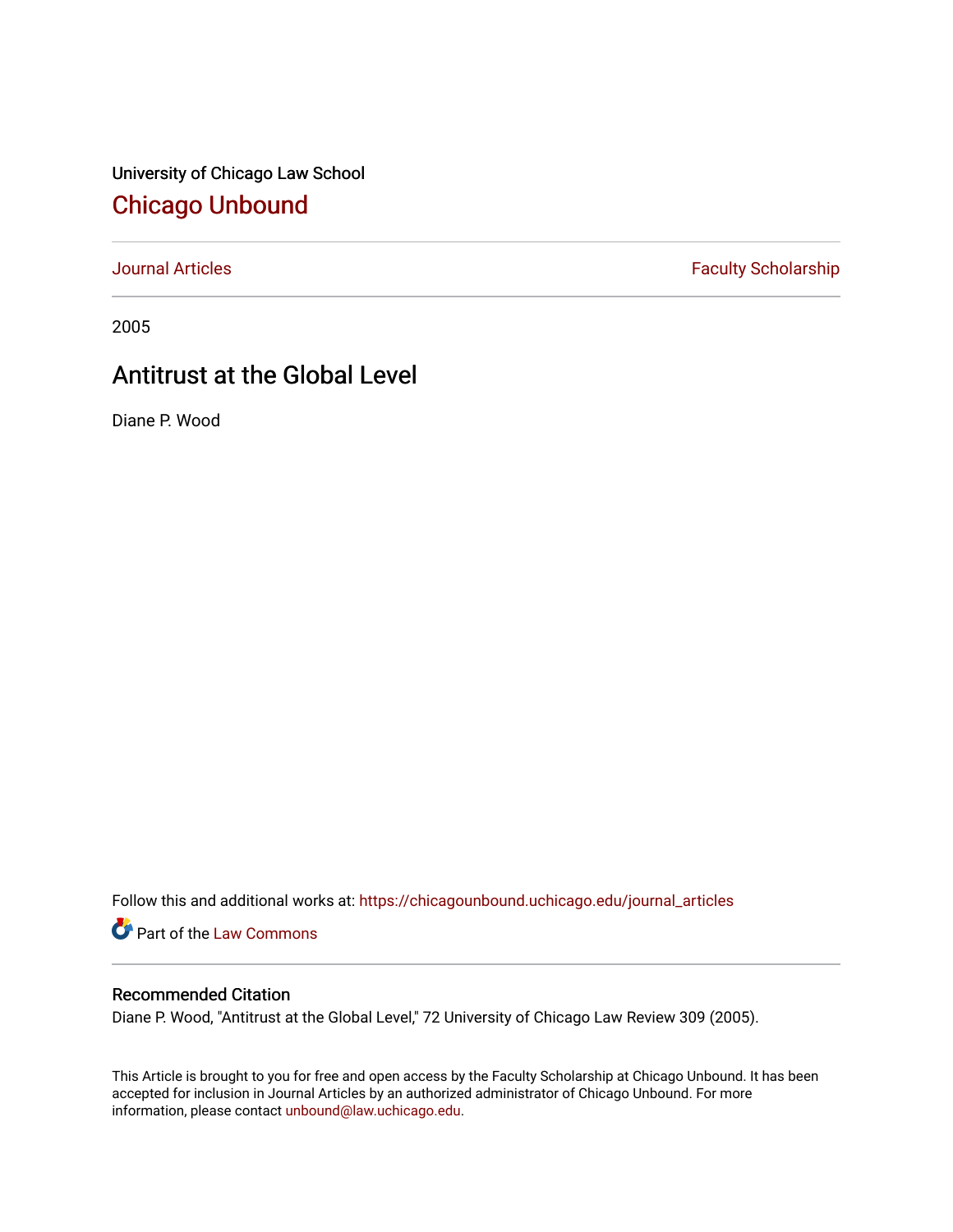# **Antitrust at the Global Level**

# *Diane P Woodt*

The University of Chicago is a place that prides itself on contrarianism: think the unconventional; imagine the impossible; take the game of playing devil's advocate to new heights. This is therefore the perfect place to take a fresh look at an issue on which one has long had firm views. After years of arguing that international antitrust rules are either utterly impractical' or downright dangerous,<sup>2</sup> I propose to don another hat and to imagine what the rules of a new global antitrust regime ought to be.

There are a number of good reasons for doing this. First, antitrust or competition law is with us to stay at the global level: proselytizing on the part of the United States,<sup>3</sup> coupled with the self-interest that has led countless nations to adopt or strengthen market-based economies in the last fifteen years, has resulted in a world in which more than one hundred countries now have national antitrust laws. Those laws, to the extent that they regulate the actions of firms operating on an international scale, have just as much potential for conflict as banking laws, tax laws, securities laws, tort laws, or any other body of law one can name. Second, the topic is timely. On June 14, 2004, the Supreme Court handed down its decision in *E Hoffmann-LaRoche, Ltd v Empagran S.A.* **,** which addressed the extent to which the Sherman Act reaches foreign-based anticompetitive conduct that causes only foreign injury. In the course of its discussion, the Court expressed some skepticism about the extent to which the antitrust laws of the various nations have really converged, and it observed that thinking about

<sup>&</sup>lt;sup>†</sup> Circuit Judge, U.S. Court of Appeals for the Seventh Circuit, and Senior Lecturer in Law, The University of Chicago Law School.

<sup>1</sup> See, for example, Diane P. Wood, *The Impossible Dream: Real International Antitrust,* 1992 U Chi Legal F 277, 287-88 (recounting an ABA study that disclaimed the desirability of a worldwide antitrust code on four grounds, including the impossibility of agreement on standards and the difficulties of enforcement).

<sup>2</sup>See, for example, Diane P. Wood, *International Harmonization of Antitrust Law: The Tortoise or the Hare?,* 3 Chi J Intl L 391,404-07 (2002) (arguing that the development of international antitrust law should proceed slowly).

**<sup>3</sup>** See Tony Freyer, *Regulating Big Business: Antitrust in Great Britain and America, 1880- 1990* 256-68 (Cambridge 1992) (describing how the U.S. government pressured Britain to adopt antitrust legislation after the Second World War).

<sup>4 124</sup> **S** Ct 2359 (2004) (finding that federal antitrust laws did not apply when price-fixing conduct adversely affected foreign consumers independent of any harm to American consumers).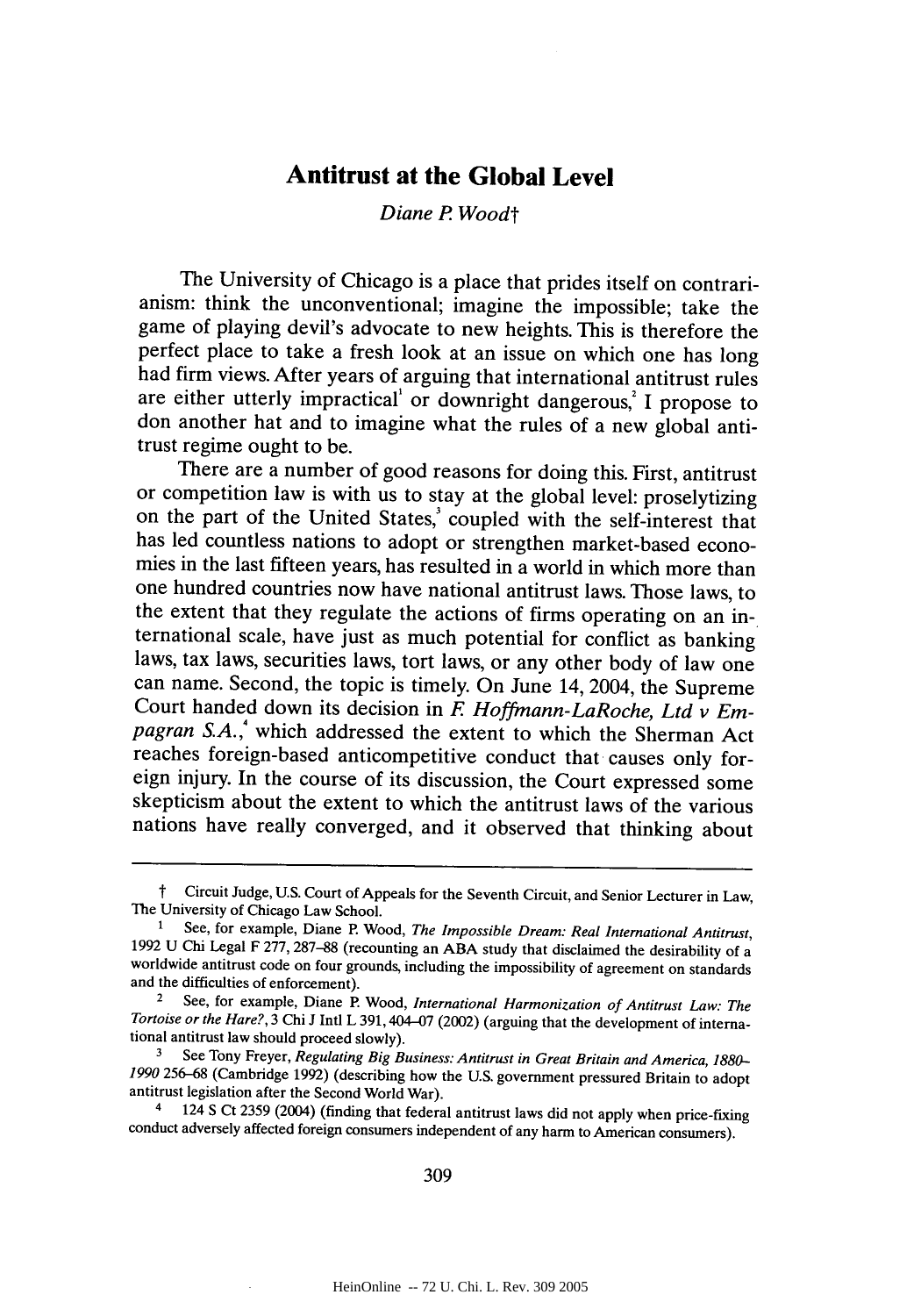**[72:309**

appropriate remedies still differs "dramatically."' Third, even though competition law may not be on the front burner for the World Trade Organization (WTO), the topic of competition policy has not disappeared either. Rather than stay on the sidelines while global rules are developed--either openly in the WTO, subtly through the independent International Competition Network,<sup>6</sup> or elsewhere-it is desirable to engage the debate more directly.

Most efforts that have been undertaken in this respect have paid close attention to political realities. They ask which solutions are practical and which stand a chance of adoption. For **WTO** negotiators and government officials, this approach has obvious merit. But there is also a place for a more detached and academic inquiry. This Essay takes a look at the kind of rules that would be best for the system, based purely on their intrinsic soundness.

Part I examines the ideal scope for international antitrust rules. Part **II** focuses on the particular substantive and procedural provisions that an international antitrust code should have. Finally, Part **III** concludes **by** pointing out that any sound code ought to be restricted to the bare essentials of competition laws and must commit each signatory country to sound, economically based rules.

# I. SCOPE OF PROPOSED RULES

Any set of international competition rules would logically treat the issue of coverage. There is a need to define which business arrangements, transactions, or agreements would be governed **by** the international regime, and which would remain under purely domestic rules. Logically, this requires definitions and a description of the scope of the agreement.

<sup>&</sup>lt;sup>5</sup> Id at 2368 ("[E]ven where nations agree about primary conduct, say price-fixing, they disagree dramatically about appropriate remedies.").

**<sup>6</sup>**The International Competition Network (ICN) is a voluntary international body whose membership is open to any national or multinational competition authority entrusted with the enforcement of antitrust laws. Although the ICN is oriented toward convergence, it is without rulemaking authority; rather, best practices are achieved through unilateral, bilateral, or multilateral arrangements. See International Competition Network, *About the ICN,* online at http://www.internationalcompetitionnetwork.org/aboutus.html (visited Nov 22, 2004).

**<sup>7</sup>** See, for example, Wood, 1992 U Chi Legal F at **278** (cited in note **1)** (calling a "supranational procedural or substantive regime **...** an impossible dream"); International Competition Policy Advisory Committee to the Attorney General and Assistant Attorney General for Antitrust, *Final Report* ch **5** at 264-69 (2000), online at http://www.usdoj.gov/atr/icpac/finalreport.htm (visited Nov 22, 2004) (analyzing U.S. trade and competition policy and making policy recommendations with an eye to possible reactions from **U.S.** industry, **U.S.** labor, and other countries); Eleanor M. Fox, *International Antitrust and the Doha*, 43 Va J Intl L 911, 927 (2003) (recognizing that a "strong form" global antitrust regime is "neither practical nor acceptable to the world").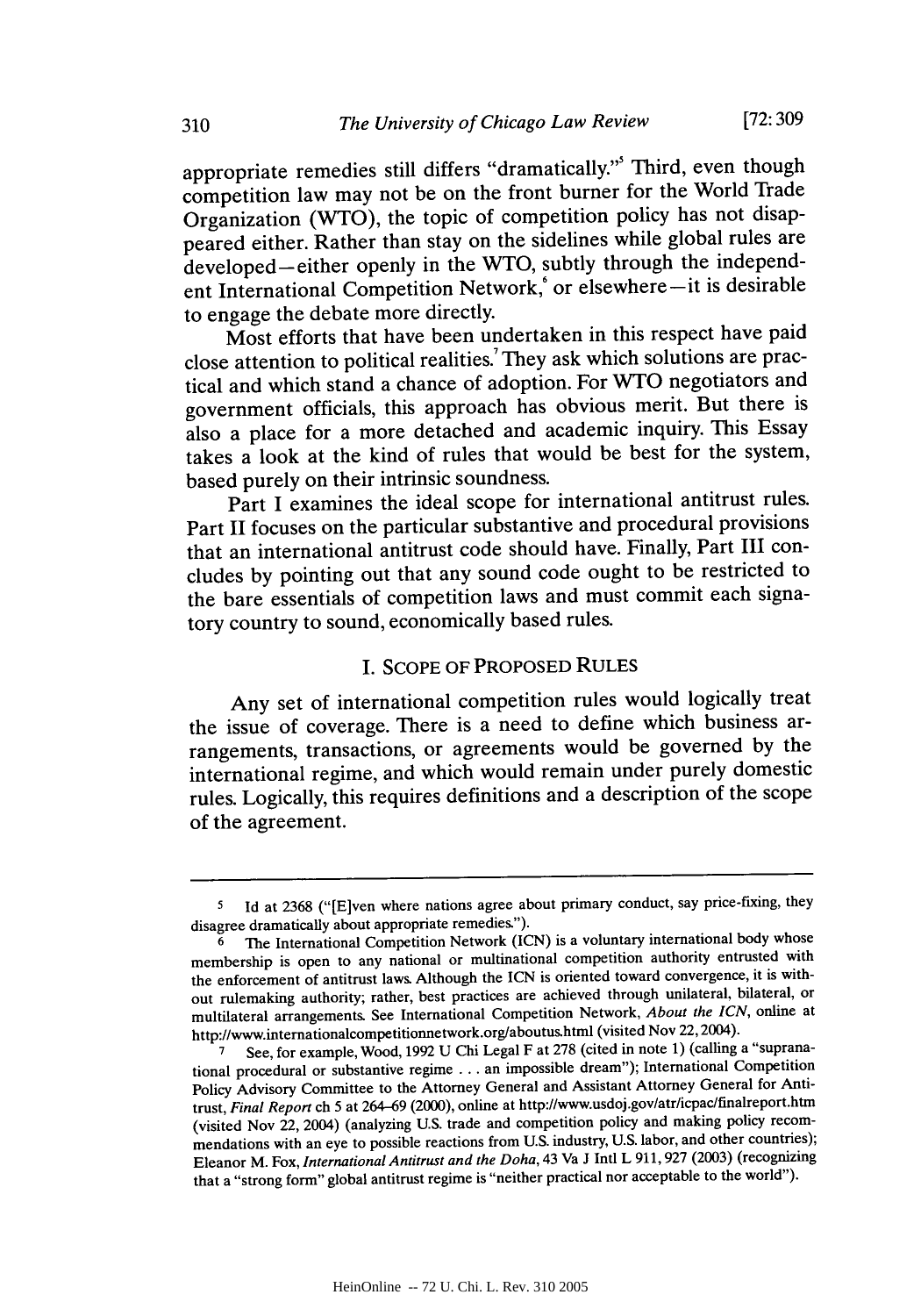In crafting any such provision, the drafters would not be operat-<br>ing on a blank slate. Models exist in other areas of the law for drawing the line between international and domestic rules. Two such models can be found in the United Nations Convention on the Recognition and Enforcement of Foreign Arbitral Awards<sup>8</sup> (New York Convention), adopted in the United States in chapter 2 of the Federal Arbitration Act,' and in the United Nations Convention on Contracts for the International Sale of Goods' ° (CISG), which is also in force in the United States." In both of these areas, an international regime sits side by side with a domestic regime covering the same subject matter.

The New York Convention sets forth the following area of applicability in Article **1.1:**

This Convention shall apply to the recognition and enforcement of arbitral awards made in the territory of a State other than the State where the recognition and enforcement of such awards are sought, and arising out of differences between persons, whether physical or legal. It shall also apply to arbitral awards not considered as domestic awards in the State where their recognition and enforcement are sought.<sup>12</sup>

It thus offers a model for a definition of what it takes for something to be "foreign" rather than domestic-a line that would be just as important to draw in any document addressed solely to international competition issues.

The CISG is another multilateral treaty designed to treat the special problems of international commerce. When it applies, it normally supplants state law rather than federal law, but from the international standpoint that difference is unimportant. The CISG addresses the scope of its application in Article  $1(1)$ , where it says:

This Convention applies to contracts of sale of goods between parties whose places of business are in different States: (a) when the States are Contracting States; or (b) when the rules of private international law lead to the application of the law of a Contracting State."

**<sup>8</sup>** 21 UST 2517,330 UN Treaty Ser 3 (1958).

<sup>&</sup>lt;sup>9</sup> Pub L No 91-368, 84 Stat 692 (1970), codified at 9 USC § 201 et seq (2000).<br><sup>10</sup> United Nations Convention on Contracts for the International Sale of Goods, reprinted in 19 Intl Legal Matters 668,671 (1980) (suggesting an alternative to the New York Convention). **<sup>11</sup>**U.S. Ratification of 1980 United Nations Convention on Contracts for the International

Sale of Goods, 52 Fed Reg 6262 (1987).<br><sup>12</sup> New York Convention, 330 UN Treaty Ser at 38 (cited in note 8).

**<sup>13</sup>**CISG Art 1(1), reprinted in 19 Intl Legal Matters at 672 (cited in note 10).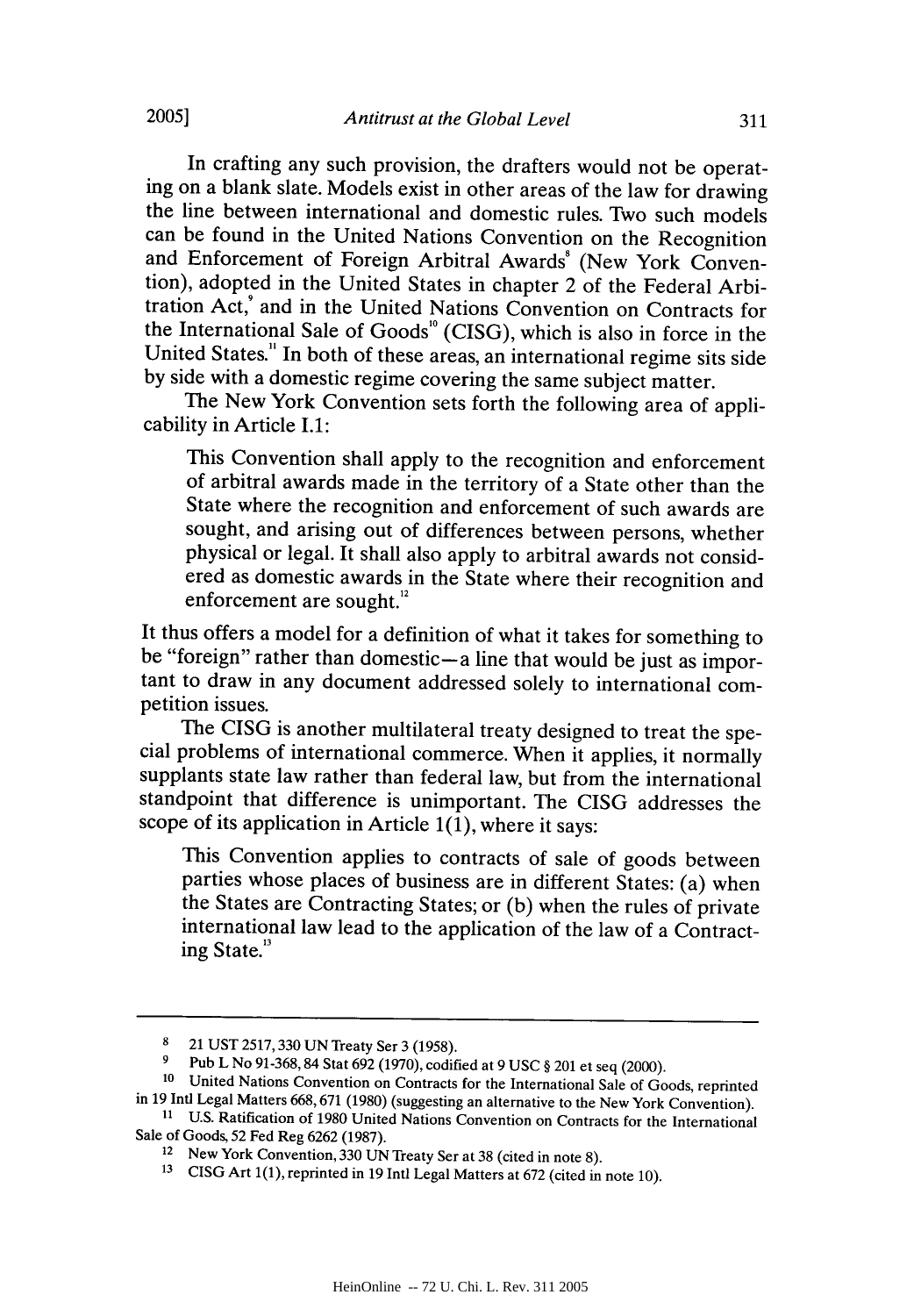This model may be more useful than that of the New York Convention, because it applies to ongoing business relationships rather than to a single, definable document such as an arbitral award.

Before leaving this topic, it is important finally to take account of the Foreign Trade Antitrust Improvements Act<sup>14</sup> (FTAIA), which addresses the question of when the U.S. antitrust laws reach transactions with some international element-that is, those that are somehow "in foreign commerce." Although the problem of the international reach of the antitrust laws addressed by the FTAIA is not quite the same as the one that this Essay addresses, the FTAIA itself does not apply unless the case involves foreign commerce. It therefore requires one to draw a distinction between international and domestic cases, as the following language demonstrates:

[The Sherman Act] shall not apply to conduct involving trade or commerce (other than import trade or import commerce) with foreign nations unless $- (1)$  such conduct has a direct, substantial, and reasonably foreseeable effect [on domestic trade or commerce], or on import trade or import commerce with foreign nations; or [on export commerce of a U.S. exporter]; and (2) such effect gives rise to  $[$ an antitrust claim $]$ .<sup>5</sup>

Note, however, that this statute has nothing to say about cases involving import commerce. Any international set of antitrust rules would presumably apply both to import cases and to export cases from signatory countries.

# II. SUBSTANTIVE AND PROCEDURAL RULES

Once coverage is established, the next step is to craft the rules or principles themselves. In one way or another, efforts to create such rules have been underway for nearly sixty years." But these efforts became more energetic in the early 1990s, when a group of scholars operating under the auspices of the Max Planck Institute offered a full-blown draft code for general discussion." Reactions to that effort were mixed." More recently, a formal working group within the WTO

<sup>14</sup>**15** USC § 6a (2000).

**<sup>15</sup>** Id.

<sup>16</sup> See Wood, 1992 U Chi Legal F at 281 (cited in note 1).

**<sup>17</sup>**See International Antitrust Code Working Group, *Draft International Antitrust Code as a GATT-MTO-Plurilateral Trade Agreement* (July 10, 1993), reprinted in 65 Antitrust & Trade Reg Rep (BNA) **S-1,** No 1628 (Special Supp Aug 19,1993).

**<sup>18</sup>**For a negative discussion of this effort, see Daniel J. Gifford, *The Draft International Antitrust* Code Proposed at *Munich: Good Intentions Gone Awry,* 6 Minn J Global Trade 1, 4-5 (1997) (arguing that the draft code identifies prohibited behavior through "conceptual rather than economic approaches" and is too vague). For the views of one of the drafters, see Ernst-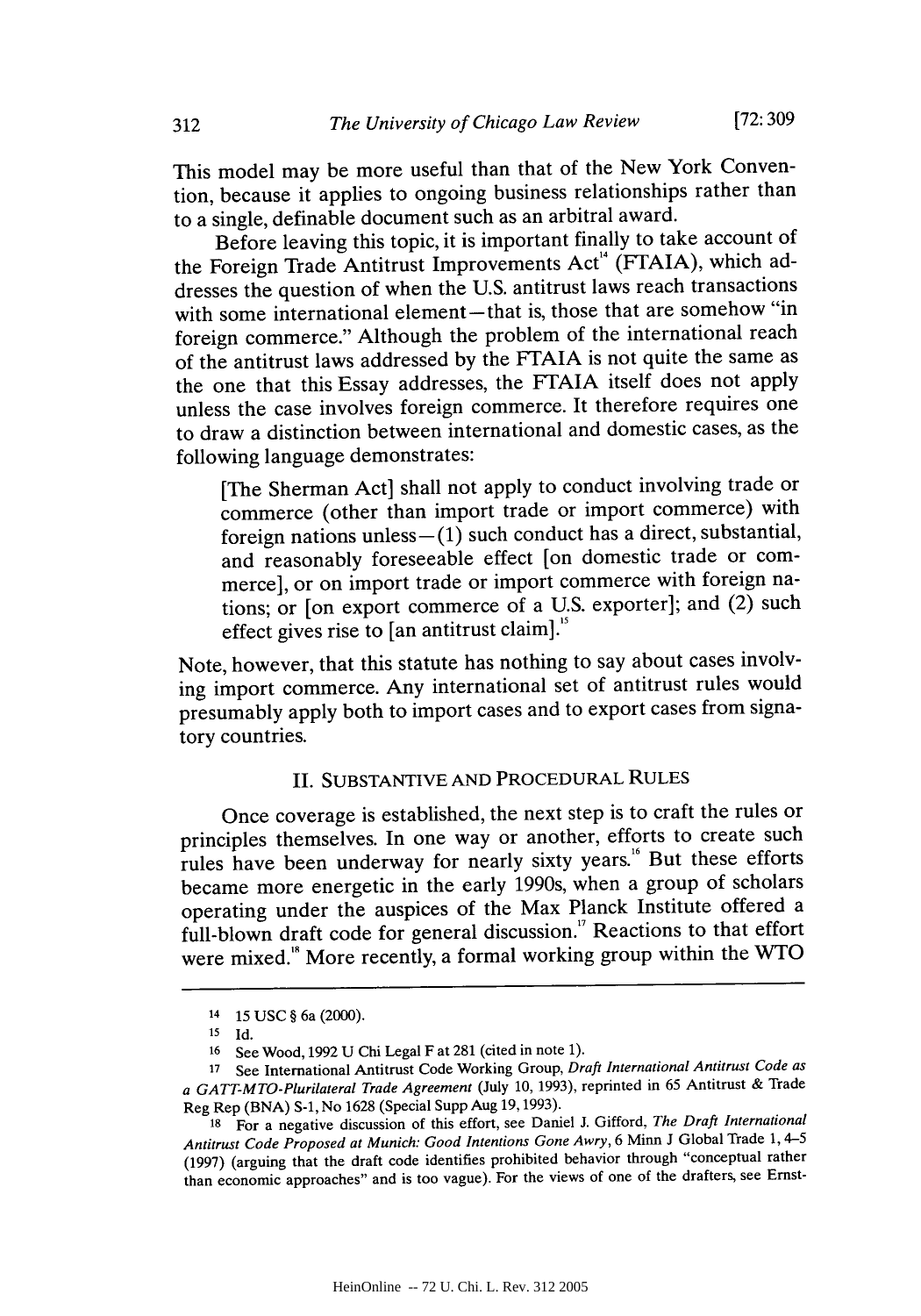has tried to reach consensus on draft rules suitable for **WTO** adoption, somehow, and somewhere.'9 The results of the group's efforts appear in the Doha Ministerial Declaration  $\parallel 25$ ,<sup>20</sup> which proposes that competition rules in the member states should be required to follow six governing principles:

- Transparency
- **"** Nondiscrimination
- Procedural fairness
- Prohibition of hard-core cartels
- Modalities for voluntary cooperation
- Institutional building in developing countries

The failure of the **2003 WTO** meeting in Cancun, which might have added these issues to the active agenda of that organization, has left this project in doubt.<sup>21</sup> But, to borrow a phrase, it may be gone temporarily but it has not been forgotten. It will return because enough people are convinced of the soundness of the proposition that<br>a global free trade regime needs complementary global competition rules so that free trade will not be undermined by private restraints that isolate national markets. $2^2$ 

Returning to the Doha list, however, three distinct topics can be identified:

- **"** Background rules
- \* Substantive antitrust rules
- Procedural mechanisms

**2005]**

Ulrich Petersmann, *International Competition Rules for Governments and for Private Business: A "Trade Law Approach"for Linking Trade and Competition Rules in the WTO,* 72 Chi Kent L Rev 545,565-74 (1996).

<sup>&</sup>lt;sup>19</sup> See World Trade Organization, Doha Ministerial Declaration <sup>11</sup> 23-25, WTO Doc WT/MIN(01)/DEC/1 (2001), online at http://www.wto.org/english/thewto\_e/minist\_e/min01\_e/ mindecl\_e.htm (visited Nov 22, 2004) (calling for further work on the topic of competition policy to be undertaken by the Working Group on the Interaction Between Trade and Competition Policy).

**<sup>20</sup>Id.**

<sup>&</sup>lt;sup>21</sup> See Paul Blustein, *Walkout Shadows Free Trade's Future; WTO Meeting, Stymied by Accusations, Seen as Sign of Globalization's Limits,* Wash Post A13 (Sept 16, 2003) (blaming disagreements on antitrust laws and cross-border investment, in addition to agricultural policy, for the walkout that ended the global trade negotiations).

<sup>&</sup>lt;sup>22</sup> See, for example, Andrew Guzman, *The Case for International Antitrust*, 22 Berkeley J Intl L 355, 357 (2004) (arguing that international trade can "distort policy decisions in antitrust"). One can certainly debate w the European Union to strong competition rules-is sound or not, but it remains true that much of the political force behind global competition rules rests on this assumption.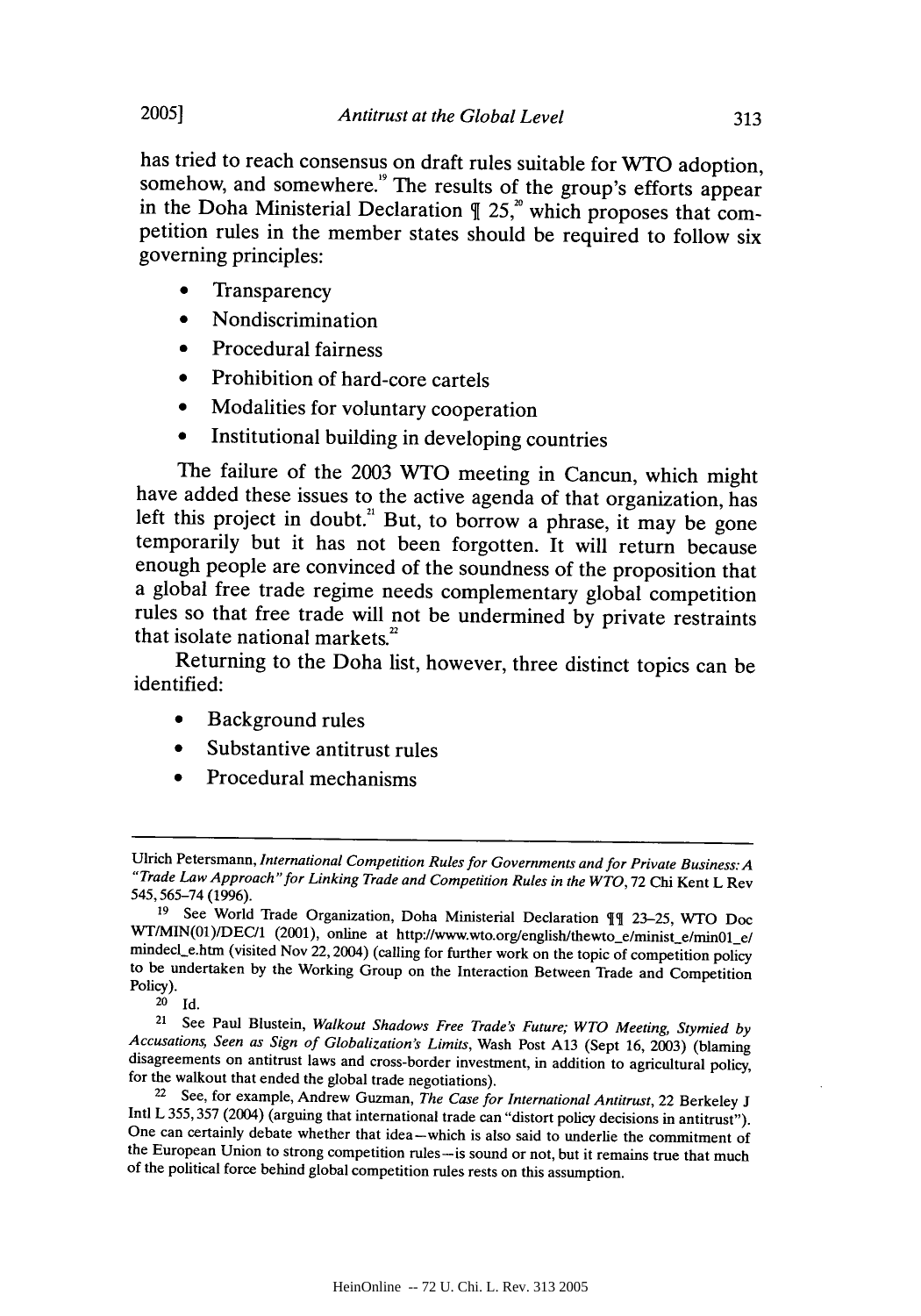Before addressing the question of whether each and every Doha topic ought to be reflected in global competition rules, it is useful to begin by taking a look at these three points.

#### A. Background Rules

Background rules sound like an innocuous idea, but it is still necessary to ask whether there are any such rules that are typically not found in the 100-odd domestic antitrust laws that exist in the world that are good candidates for an international antitrust agreement. One perennial candidate for such a rule is the principle of nondiscrimination, well known to students of the General Agreement on Tariffs and Trade (GATT) and the WTO. In that setting, the word nondiscrimination calls to mind two related rules: the most-favored-nation commitment, which obliges members not to pick and choose among their fellow signatories, but instead to treat all of them alike;<sup>23</sup> and the national treatment commitment, which obliges members to treat persons from fellow members just as well as they treat their own nationals. $A^*$  At least within the U.S. antitrust laws, one does not find a similar rule forbidding companies from engaging in nationality-based discrimination. If Megafirm decides, on its own, to purchase only from suppliers in the United States, nothing in the antitrust laws will prevent it from doing so. On the other hand, when the Department of Justice (DOJ) or the Federal Trade Commission (FTC) takes action, those agencies do not discriminate on the basis of the nationality of the targeted person or company unless some other law expressly calls for some form of differential treatment."

A realist would argue that it is worth including a nondiscrimination principle for the simple reason that many countries either explicitly or implicitly still reserve the right to prefer their domestic industries." On the whole, these are developing countries, not countries like the members of the Organisation for Economic Co-operation and Development. The WTO discussions themselves have acknowledged that any agreement concluded under the WTO's auspices would need

314

<sup>23</sup>See GATT, Art I, reprinted in John H. Jackson, William J. Davey, and Alan **0.** Sykes, Jr., *2002 Documents Supplement to Legal Problems of International Economic Relations* 15, **17-18** (West 4th ed 2002) (setting out the obligations of the most-favored-nation commitment).

<sup>24</sup>GATT, Art III at 20-21 (cited in note 23) (setting out the national treatment commitment).

<sup>&</sup>lt;sup>25</sup> Some such laws do still exist, although their numbers are decreasing. See, for example, 47 USC § 310 (2000) (restricting broadcast licenses on the basis of nationality). See generally Christopher F. Corr, *A Survey of United States Controls on Foreign Investment and Operations: How Much Is Enough?,* 9 Am U J Intl L & Policy 417 (1994).

<sup>&</sup>lt;sup>26</sup> See Eleanor M. Fox, *Global Markets, National Law, and the Regulation of Business: A View from the Top,* 75 St John's L Rev 383,392 (2001).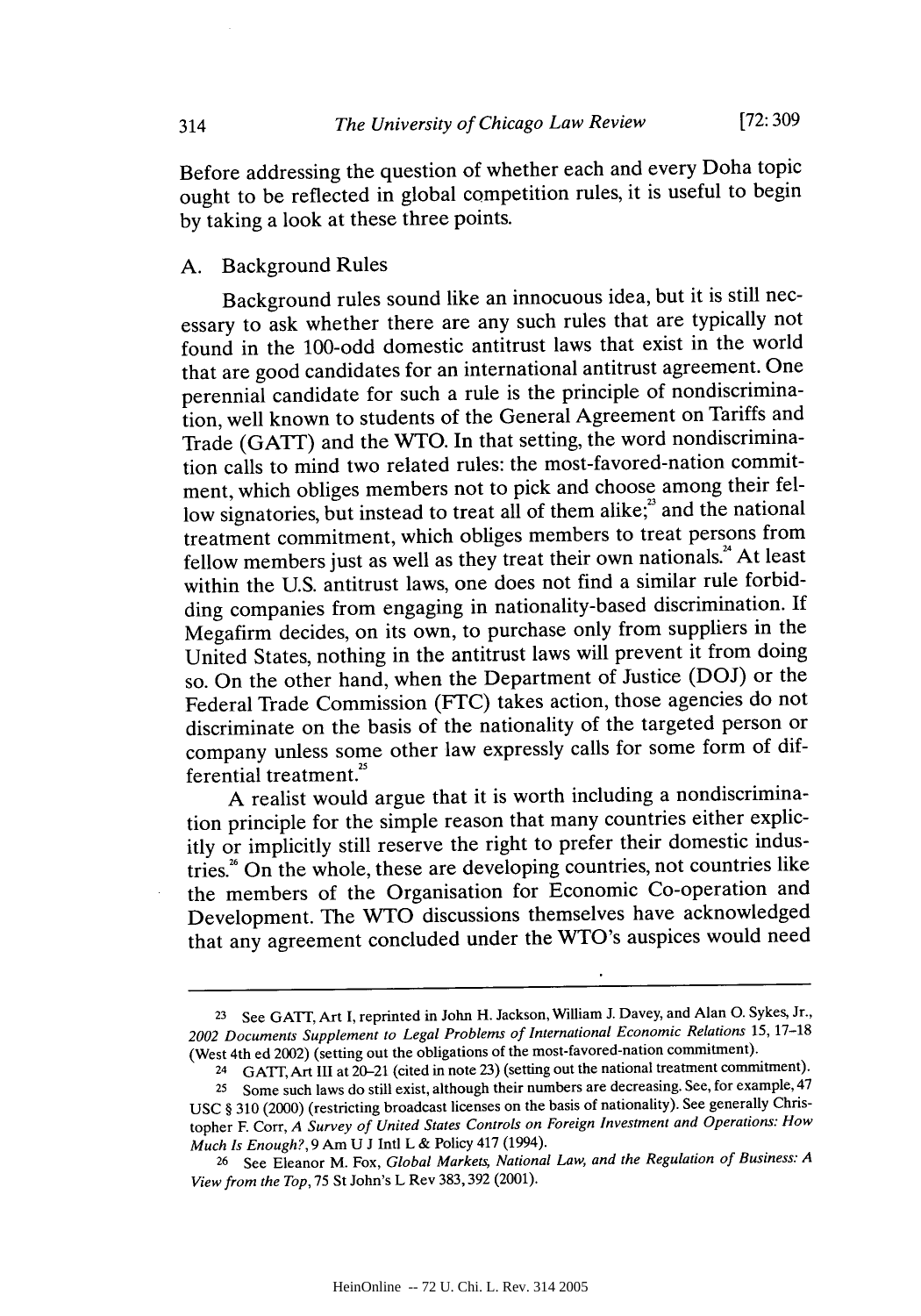to provide for special treatment for developing countries." Whether this is a good idea or a bad idea is obviously debatable. What is not debatable, however, is the question of whether it is consistent with a robust nondiscrimination principle: it is not.

My suggestion would be to leave out of the international antitrust code any rules that are not particular to antitrust. This would include not only the nondiscrimination norm, which is broadly applicable to every area touched by the WTO, but also the call for "transparency" of laws, regulations, and official decisions. The term transparency is frequently used in international circles. It means, roughly, that all laws, regulations, and administrative decisions should be publicly available; agencies should explain the reasons behind their actions; and the limits on administrative discretion should be testable and publicly defined. As with nondiscrimination, all of those are good things in prin-<br>ciple, but the need for them is certainly not confined to antitrust. Nor<br>is the call for procedural fairness, or for a noncorrupt and independent judiciary, or for access to legal services. In the interest of simplicity, all those topics can and should be addressed elsewhere.

## B. Content of Agreement

The heart of any agreement is obviously the substantive antitrust rules it contains. Logically, one might start with the key definitions, move on to rules of conduct, and end with any exceptions that ought to be recognized.

## 1. Definitions.

The number of terms that require definition is surprisingly small, and the number of key principles that an agreement would need to reflect is even smaller.

Here are my candidates for terms that usefully could be defined in this type of agreement. As this Symposium makes clear, reasonable people can disagree on the meaning of each term, but for present pur- poses the assumption is that common ground can be reached at least within the United States, and with any luck, globally. Rather than attempt that definitional exercise here, this Essay merely lists the terms for which a common understanding would be important:

- **Acquisition**
- **Cartel**

<sup>27</sup>See World Trade Organization, Doha Ministerial Declaration 44 (cited in note **19)** (agreeing to review and strengthen "all special and differential treatment provisions").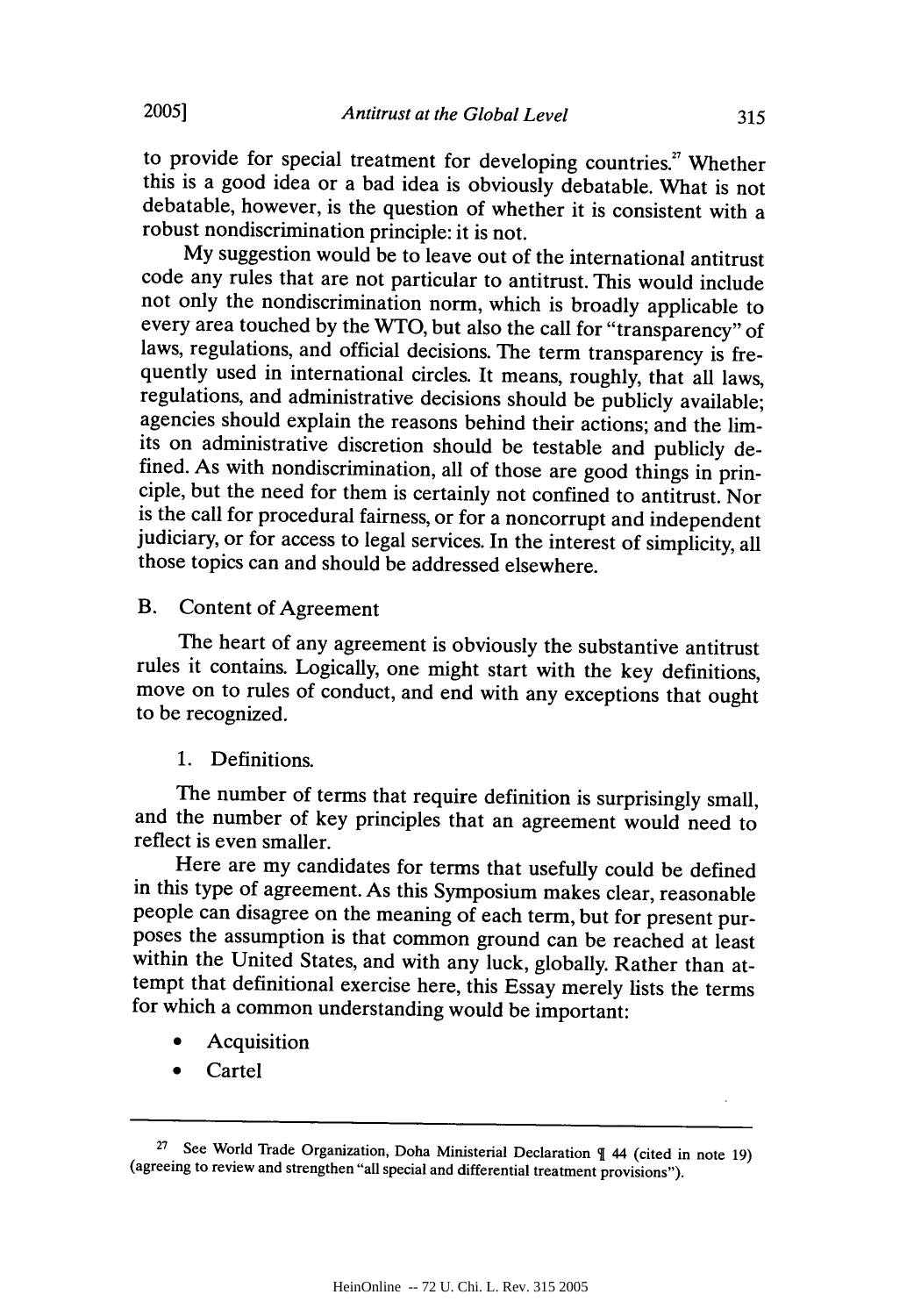- Concerted action
- **Exclusionary practice**
- **"** Exclusive dealing
- **Horizontal restraints**
- Joint venture
- Market power
- Merger
- **Monopoly**
- **Person**
- Price discrimination
- Refusal to deal
- Resale price maintenance
- **"** Tying arrangements
- **"** Vertical restraints

Once these terms are defined, the stage is set for a general statement of purpose. The greatest value in such a statement is in its ability to focus both enforcers of the law (public or private) and judicial tribunals on what is relevant.

## 2. Purpose.

Many foreign laws contain broad statements of purpose that (literally construed) appear to place the entire weight of economic success, social equity, and international status on the back of the competition law." Perhaps at one time the U.S. antitrust laws also carried this burden. But for the last thirty years or so, there has been a broad consensus in the United States that antitrust is the body of law targeted at business practices that harm economic welfare - practices that lead to overcharges, underpayments, or anticompetitive exclusion from markets that will in turn lead to higher prices, lower quality, less innovation, or other undesirable results. The model antitrust code should state that this is the sole purpose of competition law. **If** other objectives such as promoting local employment, preserving small business, or ensuring fair business practices were included, the law would lose important predictability, and it would be quite difficult to reconcile these objectives at the international level. With respect to a side debate that has been going on for many years-namely, whether the

<sup>28</sup> See Wood, 3 Chi J Intl L at 393-94 (cited in note 2) (showing that different countries have different goals for their competition laws).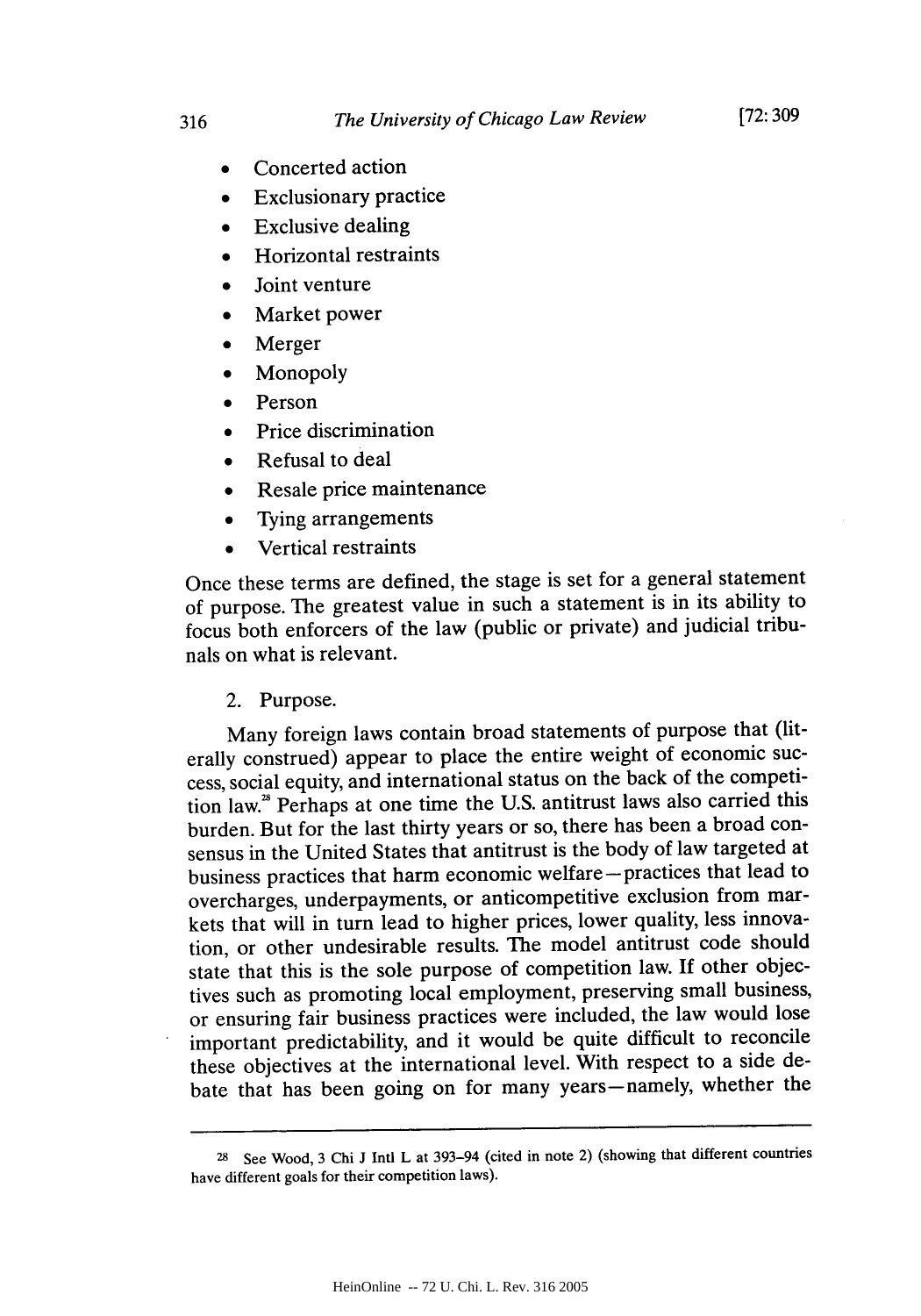"welfare" to be protected is only consumer welfare, or whether it ought to be viewed as total welfare, there is no reason not to adopt a total welfare standard, as long as that standard is understood to include a high degree of skepticism for business claims that higher prices will "really" help consumers in the end.<sup>29</sup>

3. Substantive rules.

Now, for the central prohibitions. Only three broad situations must be addressed: first, concerted practices that do not lead to permanent integration; second, single-firm conduct; and finally, mergers and acquisitions (that is, agreements permanently to unite all or part of two or more firms or their assets). For historical reasons, the U.S. antitrust laws only roughly reflect these three subjects. Section 1 of the Sherman Act refers redundantly to "contracts, combinations, and conspiracies" in restraint of trade;<sup>30</sup> § 2 covers not only single-firm monopolization and attempts to monopolize, but also "conspiracy" to monopolize;" and  $\S 2$  and  $\S 3$  of the Clayton Act also cover part of the "concerted action" ground." Perhaps the Antitrust Modernization Commission, established under authority recently granted by Congress," will be willing to recommend radical restructuring of the U.S. laws in this area, to eliminate redundancies that currently exist between the Clayton Act and the Sherman Act, and even to look again at the triply redundant public enforcement structure that empowers two different federal agencies as well as all of the state attorneys general. Others in the past have taken on this task, and it has proven exceptionally difficult. Even if the Commission chooses to recommend improvements that do not require an extensive legislative overhaul, however, that does not mean that even the United States would want an international document to replicate the internal structure of U.S. law.

Instead, the international prohibitions ought to be divided into the three broad groups defined here: concerted action, single-firm behavior, and mergers and acquisitions. Within the concerted action group, one can identify three distinct sets of issues: those involving horizontal competitors (or producers of substitute goods or services), those involving vertical arrangements (or complementary products or

**<sup>29</sup>** See Richard A. Posner, *Antitrust Law* 23-28 (Chicago 2d ed 2001). See also Oliver Williamson, *Economics as an Antitrust Defense: The Welfare Tradeoffs,* 58 Am Econ Rev 18 (1968).

**<sup>30</sup>**15 USC § 1 (2000).

**<sup>31</sup>**15 USC § 2 (2000).

**<sup>32</sup>15** USC §§ 13-14 (2000).

**<sup>33</sup>**See 21st Century Department of Justice Appropriations Authorization Act, Pub L No 107-273, 116 Stat 1758, 1856 (2002), codified at 15 USC § 1 note.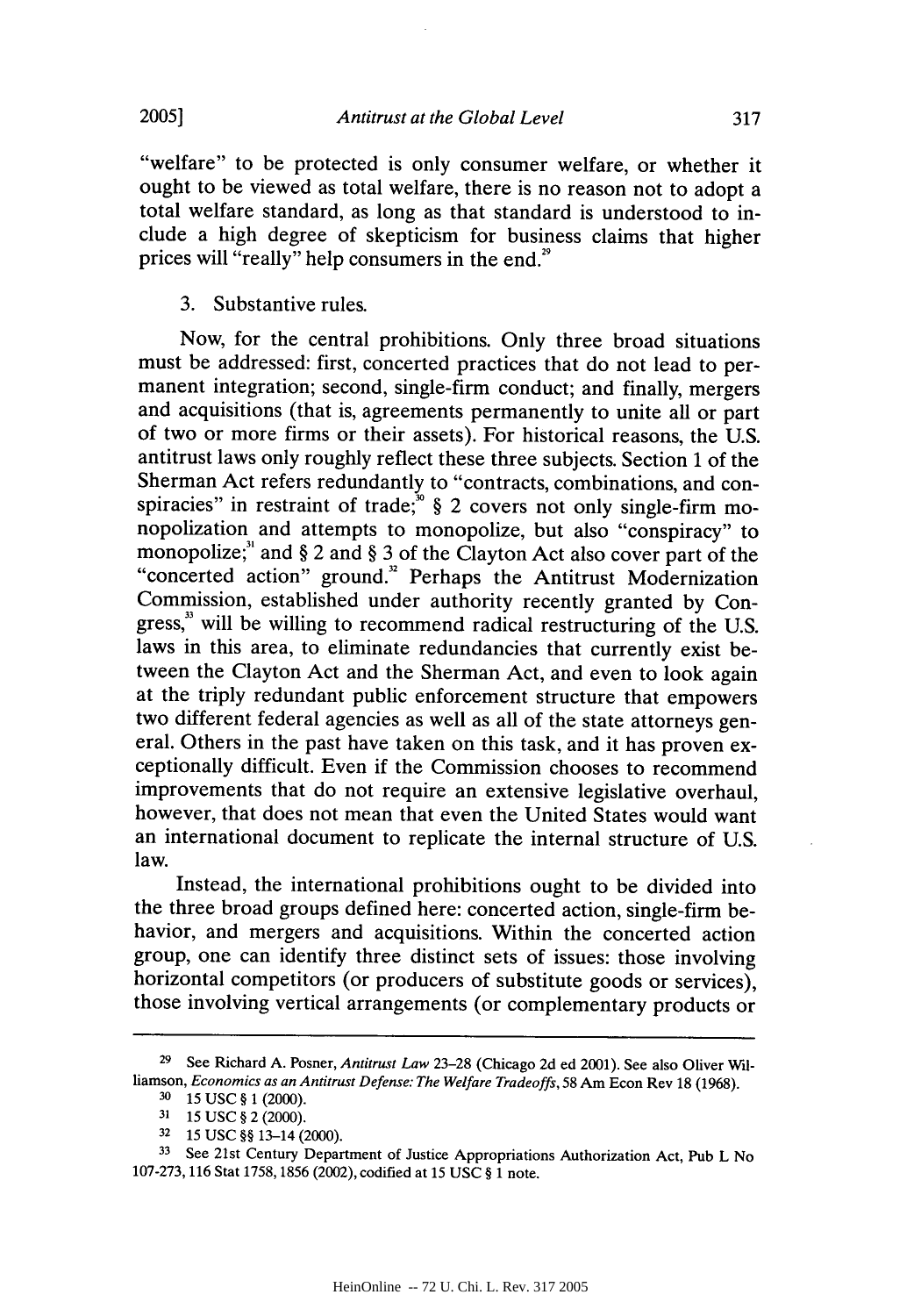**[72:309**

services), and those involving licenses of intellectual property. Only the first could involve a cartel, and thus only the first would justify what is now called a "per se" prohibition." This kind of agreement would be an opportunity to avoid that phrase, however, which might help avoid misunderstandings.

*a) Horizontal restraints.* If a cartel (as defined in the agreement) is found,<sup>35</sup> then illegality should result whether or not its members collectively possess market power. Here there is a need to decide whether to prohibit the agreement alone, or only those agreements that are implemented somehow, through actual price-fixing, bidrigging, market divisions, or other anticompetitive acts. In keeping with U.S. law on the subject,<sup>36</sup> it would be best to prohibit the agreement itself, recognizing that proof of the agreement will often involve proof of the overt acts.

For all the reasons so richly illustrated by U.S. antitrust history on the subject of oligopoly," it is not worth trying to bring within this code concerted practices that fall short of agreement. If one were to do anything useful in this area, it would be to show how certain kinds of economic evidence give rise to a plausible inference of intent to act in a coordinated fashion interdependently. Beyond that, any effort to reach oligopoly directly runs too great a risk of turning into a theory against shared monopoly or collective dominance (as it is called in Europe). Those theories were singularly unsuccessful in the United States because they straddled the rules governing collective and individual behavior and risked an intrusive, public utility-style regulation of single-firm conduct.

As for noncartel horizontal concerted practices, the rule can be as simple as the one stated in *Valley Liquors, Inc v Renfield Importers,*  $Ltd^3$  more than twenty years ago by Judge Posner: if the firms collec-

<sup>34</sup> See *Northern Pacific Railway Co v United States,* 356 US 1, 5 (1958) ("[T]here are certain agreements or practices which because of their pernicious effect on competition and lack of any redeeming virtue are conclusively presumed to be unreasonable and therefore illegal without elaborate inquiry as to the precise harm they have caused or the business excuse for their use.").

**<sup>35</sup>** Finding a cartel would involve the familiar characterization process we know from *Broadcast Music, Inc v Columbia Broadcasting Systems,* Inc, 441 US 1, 8 (1979).

<sup>36</sup> See *Summit Health, Ltd v Pinhas,* 500 US 322, 330 (1990) ("[Tlhe essence of any violation of [the Sherman Act] is the illegal agreement itself.").

<sup>37</sup> See *Brooke Group Ltd v Brown & Williamson Tobacco Corp,* 509 US 209 (1993) (holding that oligopolistic price coordination need not violate antitrust laws). See also William E. Kovacic, *Failed Expectations: The Troubled Past and Uncertain Future of the Sherman Act as a Tool for Deconcentration,* 74 Iowa L Rev 1105, 1140-44 (1989) (arguing that antitrust enforcement is justified by political and social, if not economic, concerns); Lee Goldman, *Oligopoly Policy and the* Ethyl Corp. *Case,* 65 Or L Rev 73,73 (1986) ("[Oligopoly pricing do[es] not have to be the result of actual agreement.").

<sup>38</sup>678 F2d 742 (7th Cir 1982).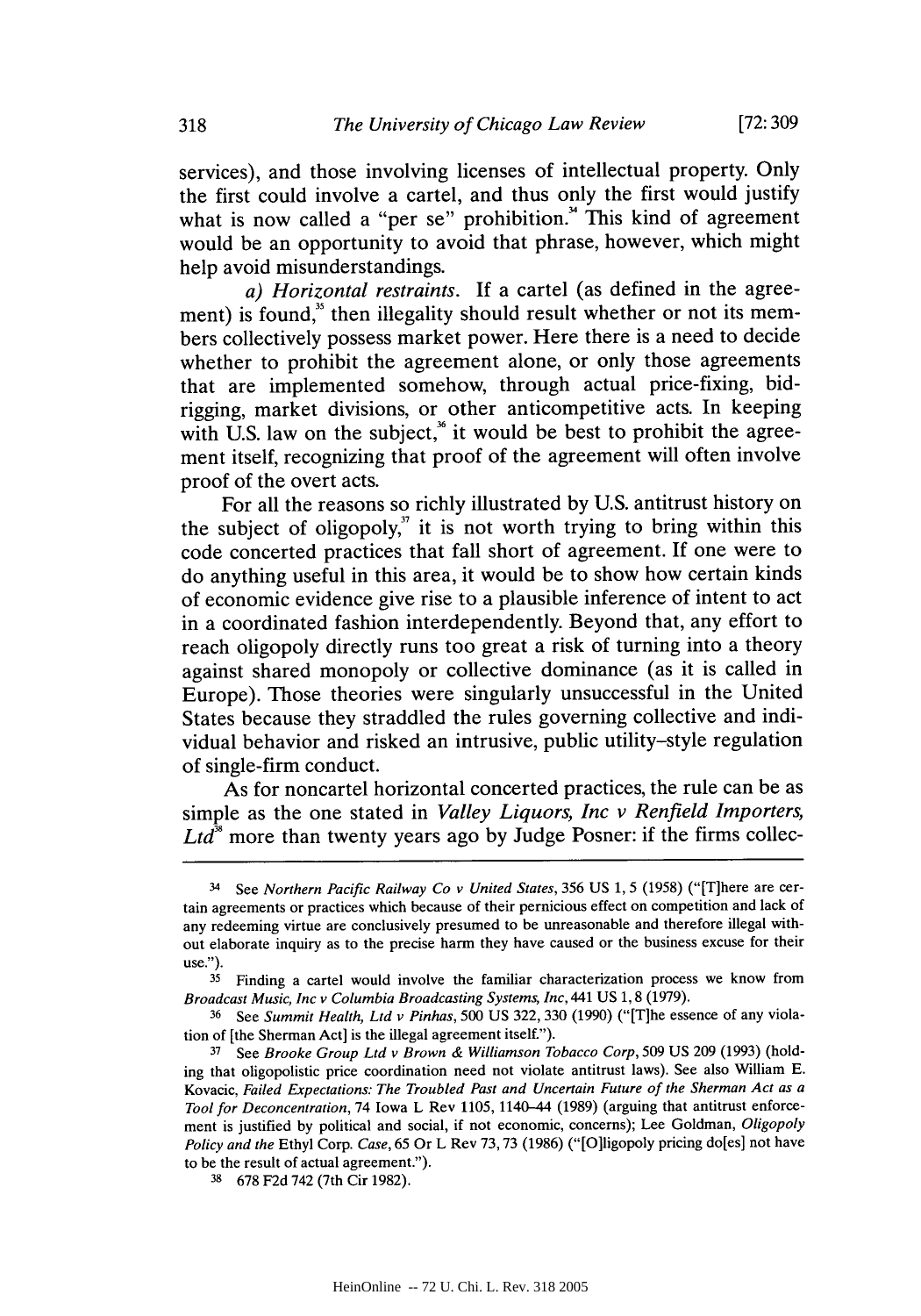tively have market power, and they are taking actions that will harm economic welfare, as we have defined it, then they have violated the law." Embedded in this test is the idea that some practices will indeed harm welfare, while others will be either neutral or positively procompetitive (usually because they either lead to efficiencies or they have some reasonable prospect of doing so). This is the best way to take efficiencies into account, as part of the original understanding of the practice, rather than by adopting an efficiencies defense that will excuse otherwise anticompetitive behavior. The prohibited practices would include both practices that harm consumers or suppliers of the group and practices that are unlawfully exclusionary (another defined term, by hypothesis).

It should not be necessary to have a separate section addressing joint ventures, although it might be helpful to note that joint ventures are a subset of the broad area of competitor collaborations (an idea already reflected in the United States in government guidelines for collaborations among competitors).<sup>40</sup> If the term "exclusionary practice" has already been defined adequately, it should be equally unnecessary to identify separately things like tying arrangements or group refusals to deal.

*b) Vertical restraints.* With respect to vertical restraints, U.S. law sometimes appears to have a stricter standard for inferring agreement than it uses for cartels or other horizontal agreements," but sometimes it does not. In any case, the party seeking to show an agreement must show conduct inconsistent with the hypothesis of independent action, as *Monsanto Co v Spray-Rite Service Corp<sup>42</sup>* and *Matsushita Electric Industrial Co v Zenith Radio Corp3* make clear for vertical arrangements and horizontal arrangements respectively. There does not seem to be anything so extraordinary about vertical agreements in the international context that would require special treatment in the global code. Whether or not U.S. law ultimately retains the

<sup>&</sup>lt;sup>39</sup> See id at 745 (holding that market power and consumer harm are necessary to finding an antitrust violation).

<sup>&</sup>lt;sup>40</sup> See Federal Trade Commission and U.S. Department of Justice, *Antitrust Guidelines for Collaborations Among Competitors* (2000), online at http://www.ftc.gov/os/2000/04/ ftcdojguidelines.pdf (visited Nov 22, 2004).

<sup>41</sup>See *Arizona v Maricopa County Medical Society,* 457 US 332, 348 n 18 (1982) ("[Hiorizontal restraints are generally less defensible than vertical restraints.").

<sup>42</sup>465 US 752, 764 (1984) (noting that "something more than evidence of complaints is needed").

<sup>43 475</sup> US 574, 588 (1986) (holding that plaintiffs "must show that the inference of conspiracy is reasonable in light of the competing inferences of independent action or collusive action that could not have harmed [the plaintiffs]").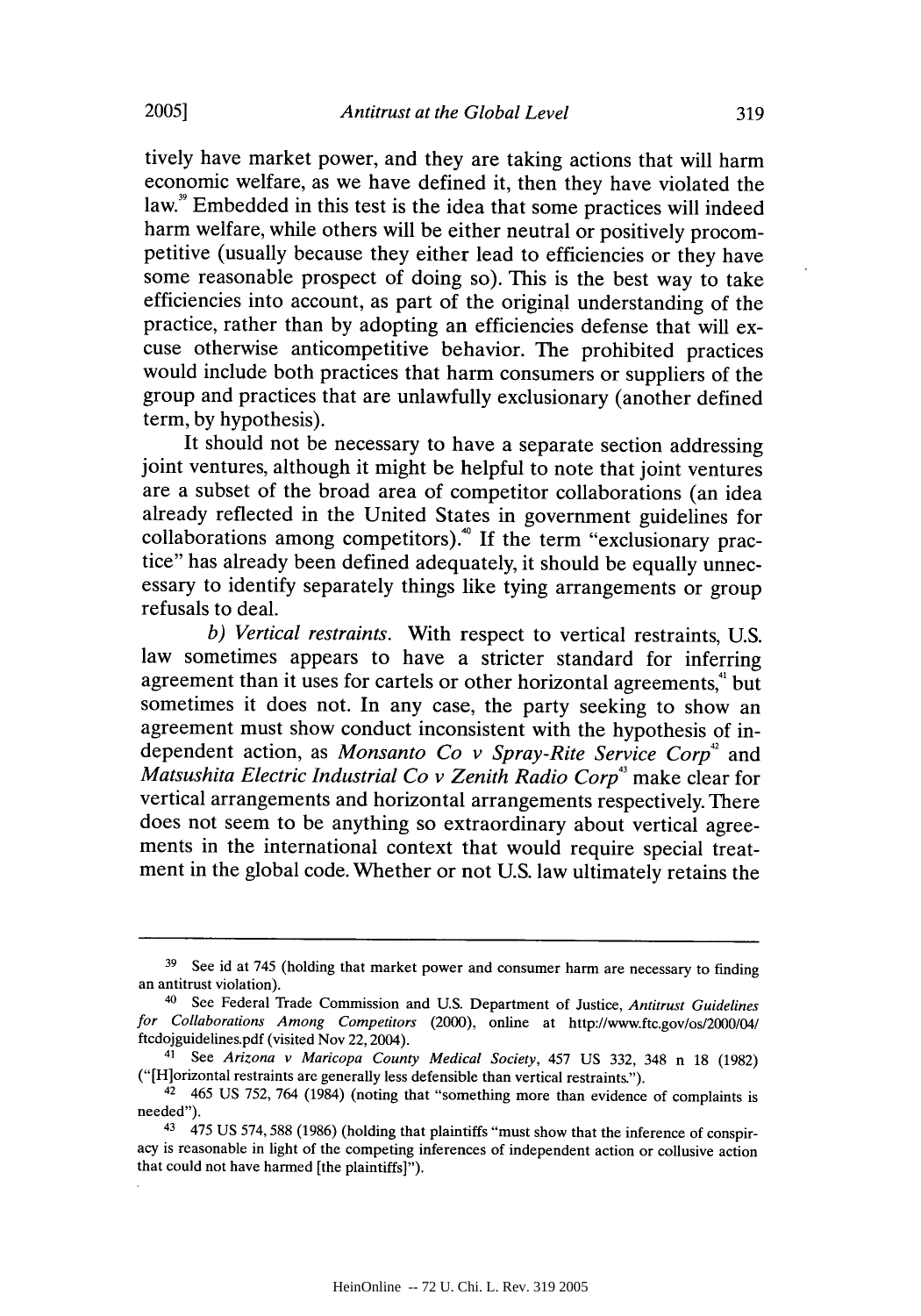*Dr. Miles* rule domestically,<sup>"</sup> the better part of valor internationally is to throw in the towel and to create a uniform, rule-of-reason-based rule of liability for vertical restraints. It is hard enough to figure out price or price levels within a single market; when one introduces the complexities of international pricing, currency fluctuations, difficulties of monitoring foreign dealers, and the like, the game is not worth the candle.

This move may be exceedingly unpopular with members of the trade community who have long urged an international antitrust code. Their agenda has been to secure access to foreign markets for U.S. companies, and they are convinced that vertical restraints in general, and vertical price restraints in particular, have been used to exclude American companies. Exclusive dealing arrangements that exist on a countrywide basis, such as was allegedly the case in Japan in industries like flat glass and autos, can exclude foreign companies just as effectively as tariffs by foreclosing access to available distribution outlets. To take a U.S.-based approach on vertical restraints, and to adopt a rule under which such restraints will be condemned in international transactions only upon affirmative proof of an anticompetitive effect, will disappoint those whose focus is on market access. Indeed, many of them have urged that in international transactions, individual firms should be required to deal with suppliers and customers on a basis that does not discriminate on the ground of nationality. Such a rule would be in serious tension with the *Colgate* doctrine.' Obviously, the United States has other laws that address nationality-based discrimination,<sup>46</sup> and the fact that the antitrust laws might not contain such a rule says nothing about the way other laws might operate.

*c) Single-firm market power.* The initial question for this topic is what to call it. In the United States, § 2 of the Sherman Act speaks of monopolization, attempts to monopolize, and conspiracies to monopolize. In many other countries, the term "monopoly" appears nowhere in the law, and instead single-firm market power is addressed

<sup>44</sup> See *Dr. Miles Medical Co v John D. Park & Sons Co,* 220 US 373,408 (1911) (establishing a rule of per se illegality for vertical price-fixing arrangements, also known as minimum resale price maintenance). But see Richard A. Posner, *The Next Step in the Antitrust Treatment of Restricted Distribution: Per Se Legality,* 48 U Chi L Rev 6 (1981); Posner, *Antitrust Law* at 182-83 (cited in note 29) (advocating per se legality).

<sup>45</sup> See *United States v Colgate & Co,* 250 US 300, 307 (1919) ("In the absence of any purpose to create or maintain a monopoly, the [Sherman Act] does not restrict the long recognized right of trader or manufacturer engaged in an entirely private business, freely to exercise his own independent discretion as to parties with whom he will deal.").

 $46$  See, for example, 42 USC § 1981 (2000) (banning nationality-based discrimination in employment).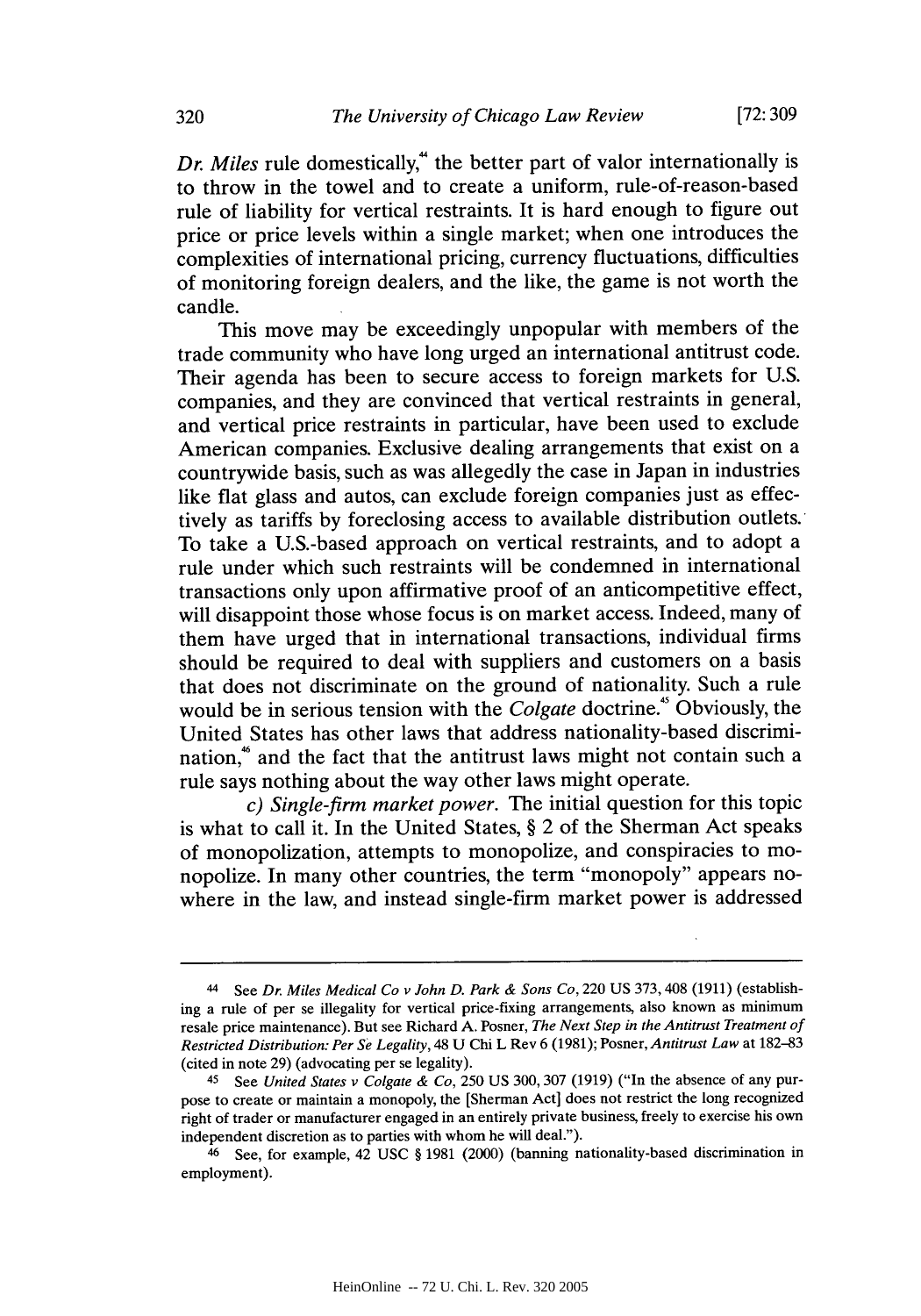under the rubric of abuse of a dominant position.<sup>7</sup> Numerous important questions must be answered, including where to place the threshold level of power; how to administer a rule of legality that uses a sliding scale of market power, if there is to be one; and how to distinguish between, on the one hand, legitimate efforts to compete that may be undertaken even **by** a monopolist or dominant firm and, on the other hand, illegitimate efforts to secure or entrench market power.

*d) Mergers and acquisitions.* In this area, it would be hard to improve on the horizontal merger guidelines in place since **1992** in the United States." The international agreement should codify the "significant lessening of competition" test,<sup>4</sup> rather than the (now modified) European dominance test.<sup>9</sup> Moreover, the guidelines usefully identify two different types of competitive harm that might result from a merger or acquisition: harms from coordinated behavior **by** the remaining firms in the market, and harms from the unilateral action of the merged firm.<sup>51</sup> The two-year time period used as a rule of thumb in the guidelines for predictions of likely competitive harm is also realis $tic: n<sup>2</sup>$  not many people have a crystal ball that will enable them to see likely competitive harms five or ten years in the future. In one respect, however, the **U.S.** system does not offer the best model because it never definitively approves a merger. The international agreement should use something like the European system of ex ante approvals, under which a transaction receives definitive clearance at the end of the specified review period, rather than something like the **U.S.** system, under which the responsible agency merely refrains from suing at the end of the review period. Under the **U.S.** system, there is always a risk that another party may sue to challenge the merger<sup>33</sup> or that any plaintiff will challenge a merger or acquisition many years after its

**51** *1992 Horizontal Merger Guidelines,* **57** Fed Reg at **41558-61** (cited in note 48) (explaining the two types of harms that a merger or acquisition could cause).

<sup>52</sup>**Id** at 41561-62.

<sup>47</sup> See Treaty Establishing the European Community, 298 UN Treaty Ser 11, 48 (1957) (prohibiting any action to "take improper advantage of a dominant position in the [market]").

<sup>48</sup>U.S. Department of Justice and Federal Trade Commission, *1992 Horizontal Merger Guidelines,* **57** Fed Reg 41552. 49 See *Minneapolis & St. Louis Railway Co v United States,* 361 US 173,188 (1959) ("[T]he

important thing is not whether there is possibility of competition, but whether there is probability of existing or potential competition being diminished or strangled.") (internal quotation marks omitted).

<sup>50</sup> See Charles **W.** Smitherman III, *The Future of Global Competition Governance: Lessons from the Transatlantic,* 19 Am U Intl L Rev 769, 796 (2004) ("Analysis **by** the Commission has traditionally focused substantive review through the 'dominance' test, usually taken to ban mergers creating a market share of forty percent or more.").

<sup>53</sup> See, for example, *California v American Stores Co*, 495 US 271 (1990) (permitting the state of California to challenge an acquisition even after the **FTC** settled with the parties and obtained a consent decree).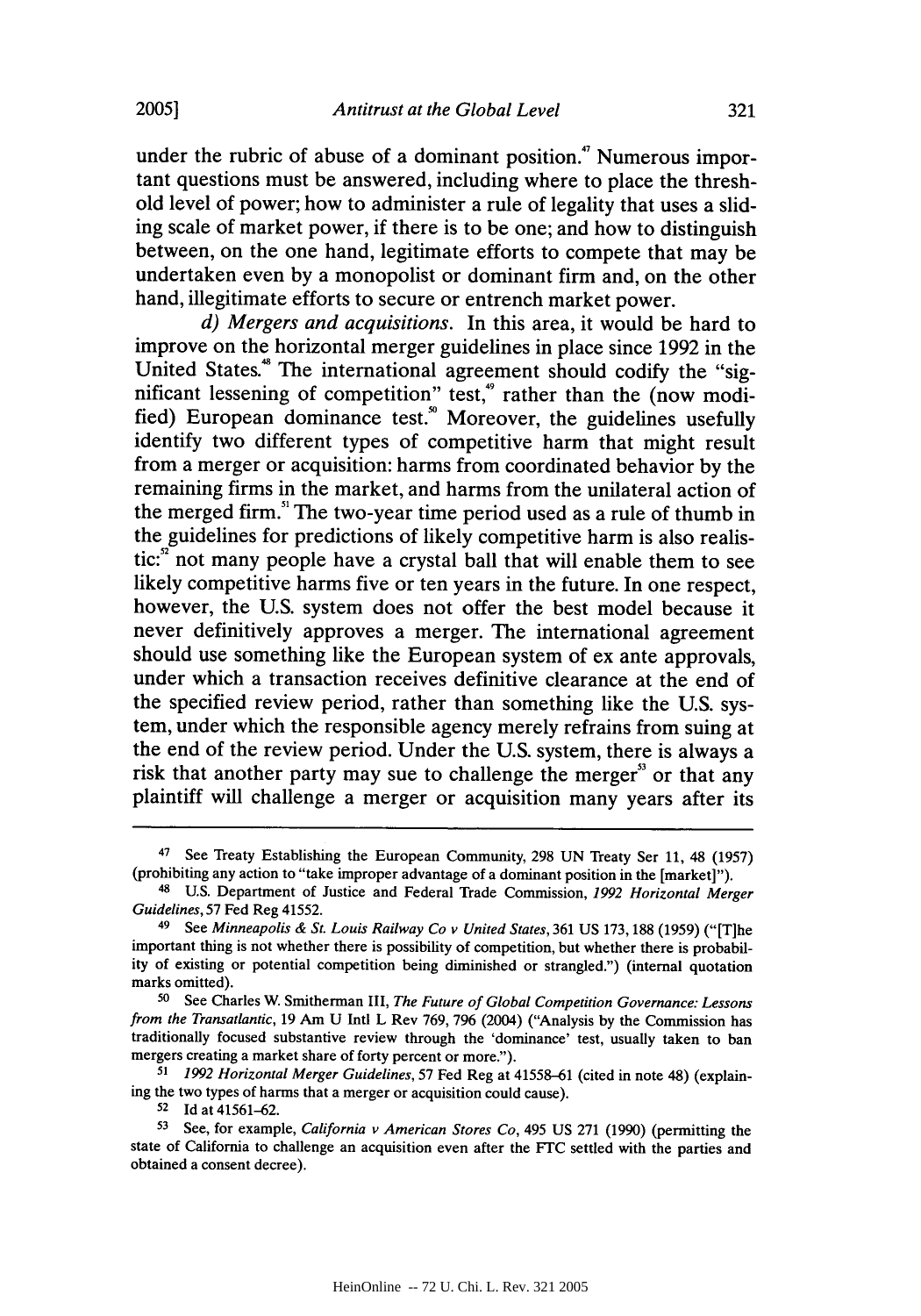consummation on the grounds that it now appears to have had anticompetitive effects.!' For the mergers that were permitted and turn out to be anticompetitive, the remedy must lie in either the single-firm part of the law or the concerted action part, if any such harm can be proven.

#### **C.** Exceptions

Many international efforts have foundered here. It is tempting not to recognize any. This would mean, for example, that there would be no exception for state action from a subordinate unit of government,<sup>5</sup> no exception for authorized cartels,<sup>5</sup> and no exception for lobbying.<sup>57</sup> But such an absolutist approach is not desirable, at least with respect to what we would call *Noerr-Pennington* activity." **If** firms can persuade their governments to pass anticompetitive laws or regulations, that is their prerogative in a democratic society. And if such laws exist, they inevitably will modify the basic competition prohibitions. Perhaps the best way to protect competition is to adopt a "clear statement" rule for this kind of legislation:" no (new) law will be deemed impliedly to repeal the competition code, and only a clear statement indicating intent to displace competition will suffice. Laws of lower governmental units, however, even if they are states in the United States, or provinces in Canada, or cantons in Switzerland, should not suffice. Parker v Brown<sup>®</sup> can be jettisoned for international transactions in the interest of global competitive harmony. The drafters should also eliminate the ability of trade authorities to structure world markets in a way that mimics cartel behavior, with price undertakings that substitute for antidumping remedies, or some modern equivalent of the old voluntary restraint agreements.

<sup>54</sup>This is known as the "time of the suit" doctrine, which was endorsed **by** the Supreme Court in *United States v E.. DuPont de Nemours & Co,* **353 US 586, 607 (1957)** (evaluating a 1949 challenge to DuPont's **1917-1919** acquisition of a **23** percent interest in General Motors in light of competitive conditions at the time of the suit).

**<sup>55</sup>**See *United States Postal Service v Flamingo Industries,* 540 **US 736** (2004) (holding that the Postal Service, as part of the **U.S.** government, is not subject to antitrust liability).

<sup>56</sup> See id at 747 (noting the Postal Service's "state-conferred monopoly on mail delivery").

**<sup>57</sup>**See *Eastern Railroad Presidents Conference v Noerr Motor Freight, Inc,* **365 US 127, 135 (1961)** ("[N]o violation of the [Sherman] Act can be predicated upon mere attempts to influence the passage or enforcement of laws."); *United Mine Workers of America v Pennington,* **381 US 657, 670 (1965)** *("Noerr* shields from the Sherman Act a concerted effort to influence public officials regardless of intent or purpose.").

**<sup>58</sup>**See Noerr, **365 US 127;** *Pennington,* **381 US 657.**

**<sup>59</sup>** See, for example, Dellmuth *v* Muth, 491 **US 223 (1989)** (holding that Congress may abrogate state immunity only **by** making its intention to do so unmistakably clear in the language of the statute).

**<sup>60 317</sup> US** 341 (1943) (holding that the Sherman Act does not apply to state actions).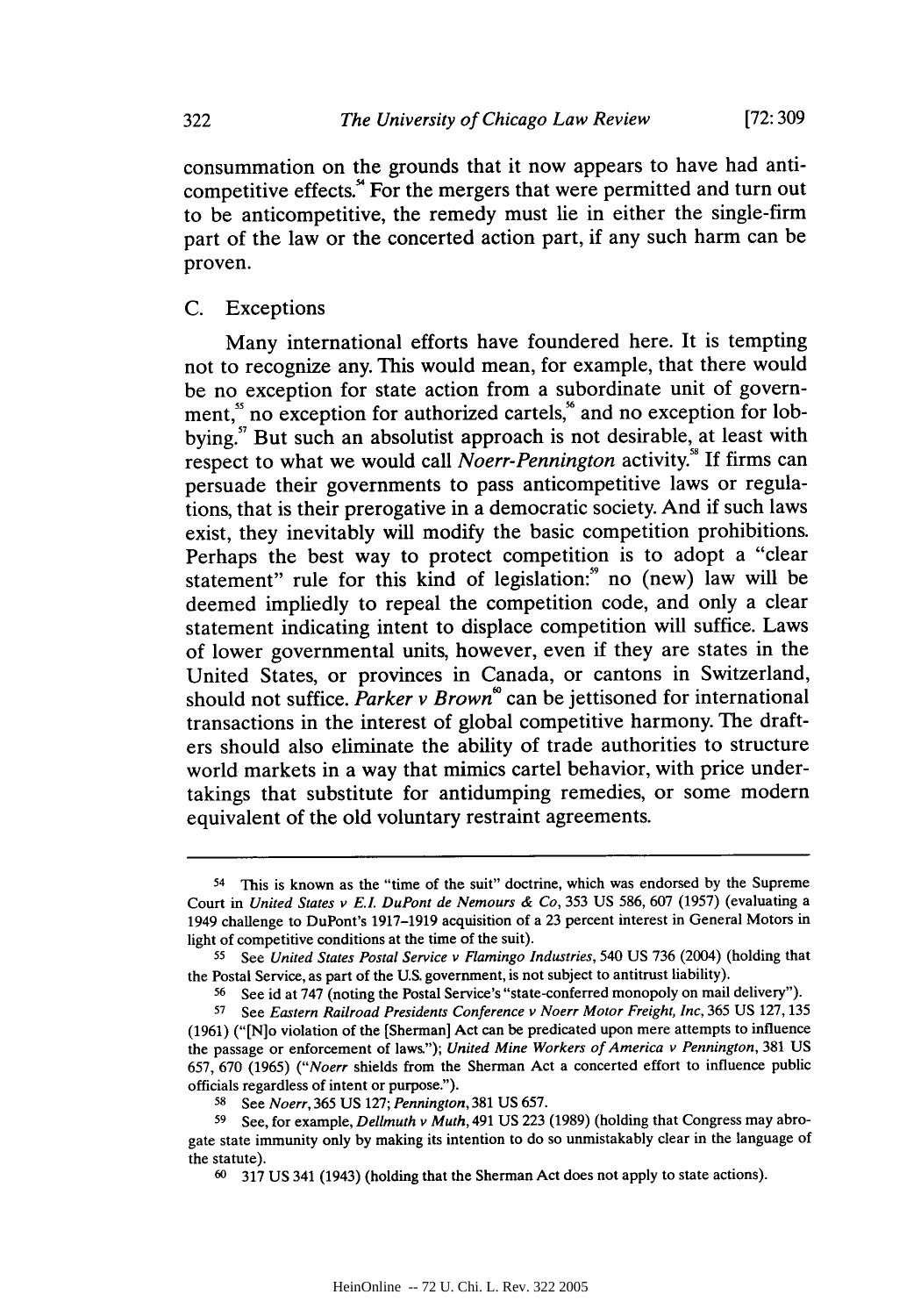## D. Procedural Rules

Finally, there is the all-important topic of procedure. It is well known that the United States is the only country with an exquisitely well-developed private right of action in antitrust cases. It is also the case that no one has ever seriously complained about an overall lack of enforcement of U.S. antitrust laws. If the DOJ is not interested in a case, the FTC might be. If neither one is, then a state attorney general might do something, and if all else fails, there will almost certainly be a private plaintiff with antitrust injury and standing to sue for any bona fide antitrust problem. Recalling again that a significant amount of the momentum behind the call for international antitrust rules came from those who argued that international markets are distorted when antitrust is enforced strongly in certain markets and ignored in others, it seems that ensuring that every country provides for private rights of action is the simplest solution to the problem. If a U.S. firm thinks that anticompetitive collective action is keeping it out of Country A, then let it bring a lawsuit in the courts of Country A.

Although the United States has been committed to treble damages,<sup>61</sup> at least in cartel cases where the complaint is of overcharges or underpayments, it is fair to say that the rest of the world is nowhere close to accepting this remedy. Perhaps this one note of practicality should influence the agreement, and it ought to require only a private right of action in which the successful plaintiff is guaranteed to recover actual damages, prejudgment interest, and attorneys' fees. Treble damages would continue to be available at any nation's option.

Other procedural details would also have to be addressed, including topics like statutes of limitations, availability of injunctive relief, private rights of action in merger cases, and the designation of a single responsible agency in each signatory country for any discovery coordination that might be needed. Indeed, this last point is one that should not be overlooked, because effective prosecution of international cartels must often take place with close cooperation among the agencies of several countries. In keeping with the goals of the International Antitrust Enforcement Assistance Act of  $1994$ , such information sharing should be authorized and encouraged in the code, subject of course to strict protections for the collection and handling of confidential business information.

**<sup>61</sup>**15 USC § 15 (2000) (providing for treble damages in private antitrust suits).

**<sup>62</sup>**15 USC § 6201 et seq (2000) (facilitating obtaining foreign antitrust evidence).